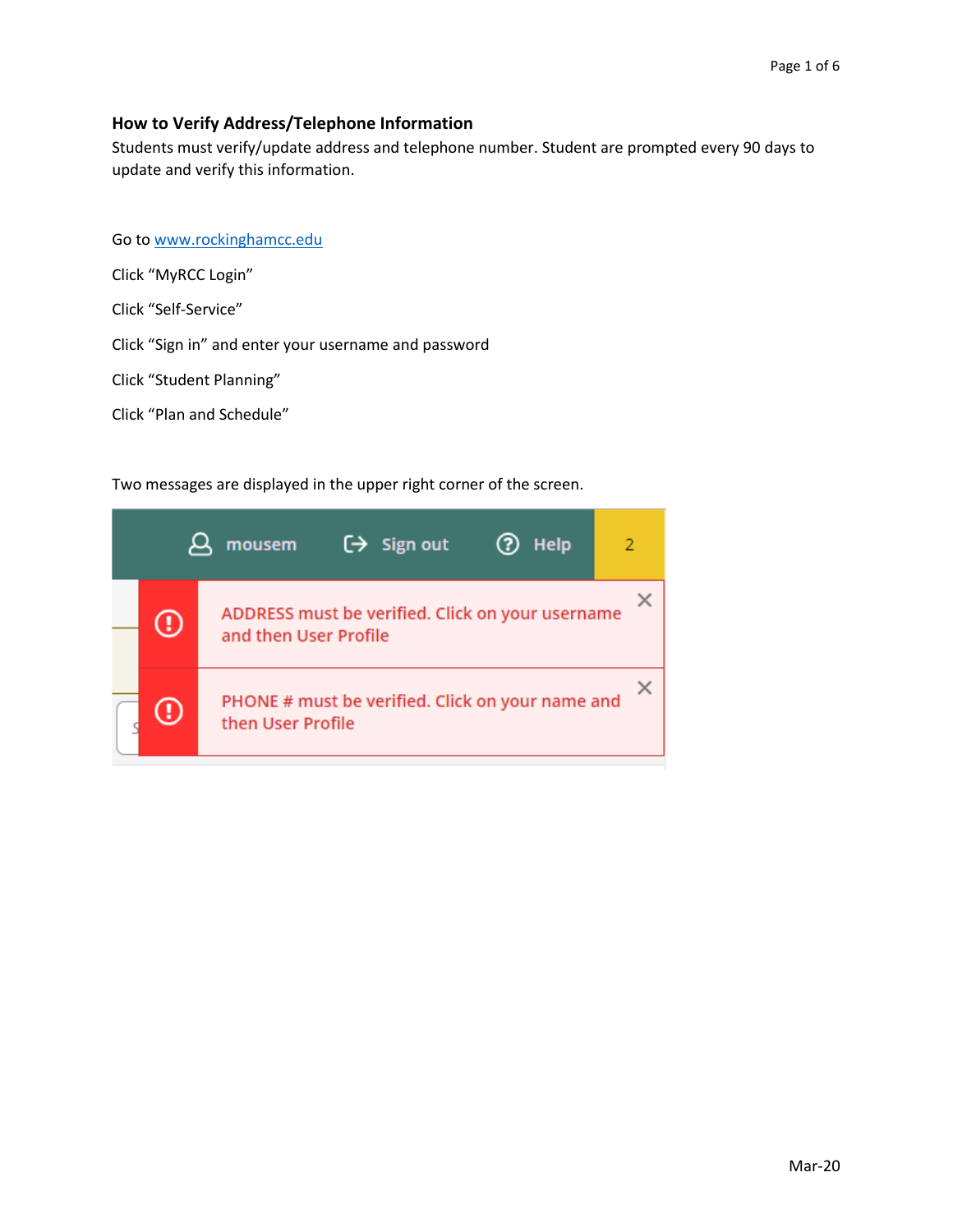| Click "User Profile" |                            |                   |           |
|----------------------|----------------------------|-------------------|-----------|
|                      | mousem                     | $\Theta$ Sign out | ඹ<br>Help |
|                      | User Profile               |                   |           |
|                      | <b>Account Preferences</b> |                   |           |
|                      |                            |                   |           |
|                      | Search for courses         |                   |           |
|                      |                            |                   |           |

## **To verify address – Click on your username in the upper right corner of the screen**

# The home address is displayed – if the address is correct – Click "Confirm"

| Effective date is required for changes. Use the following for hat mm/dd/yy.<br>Addresses                        |              |           |         |
|-----------------------------------------------------------------------------------------------------------------|--------------|-----------|---------|
| Last Confirmed On: 9/23/2019<br>$\odot$<br>Click to confirm that the address(es) below is accurate as of today. |              |           | Confirm |
| Address                                                                                                         | Type         | Preferred |         |
| 124 College Dr, Reidsville, NC 27320                                                                            | WEB-Obtained |           |         |

## If the address is not correct, click the "pencil" to edit address

| Addresses                                                                                                       |              |           |         |
|-----------------------------------------------------------------------------------------------------------------|--------------|-----------|---------|
| Last Confirmed On: 9/23/2019<br>$\odot$<br>Click to confirm that the address(es) below is accurate as of today. |              |           | Confirm |
| Address                                                                                                         | Type         | Preferred |         |
| 124 College Dr, Reidsville, NC 27320                                                                            | WEB-Obtained |           |         |

Students are prompted to edit their address.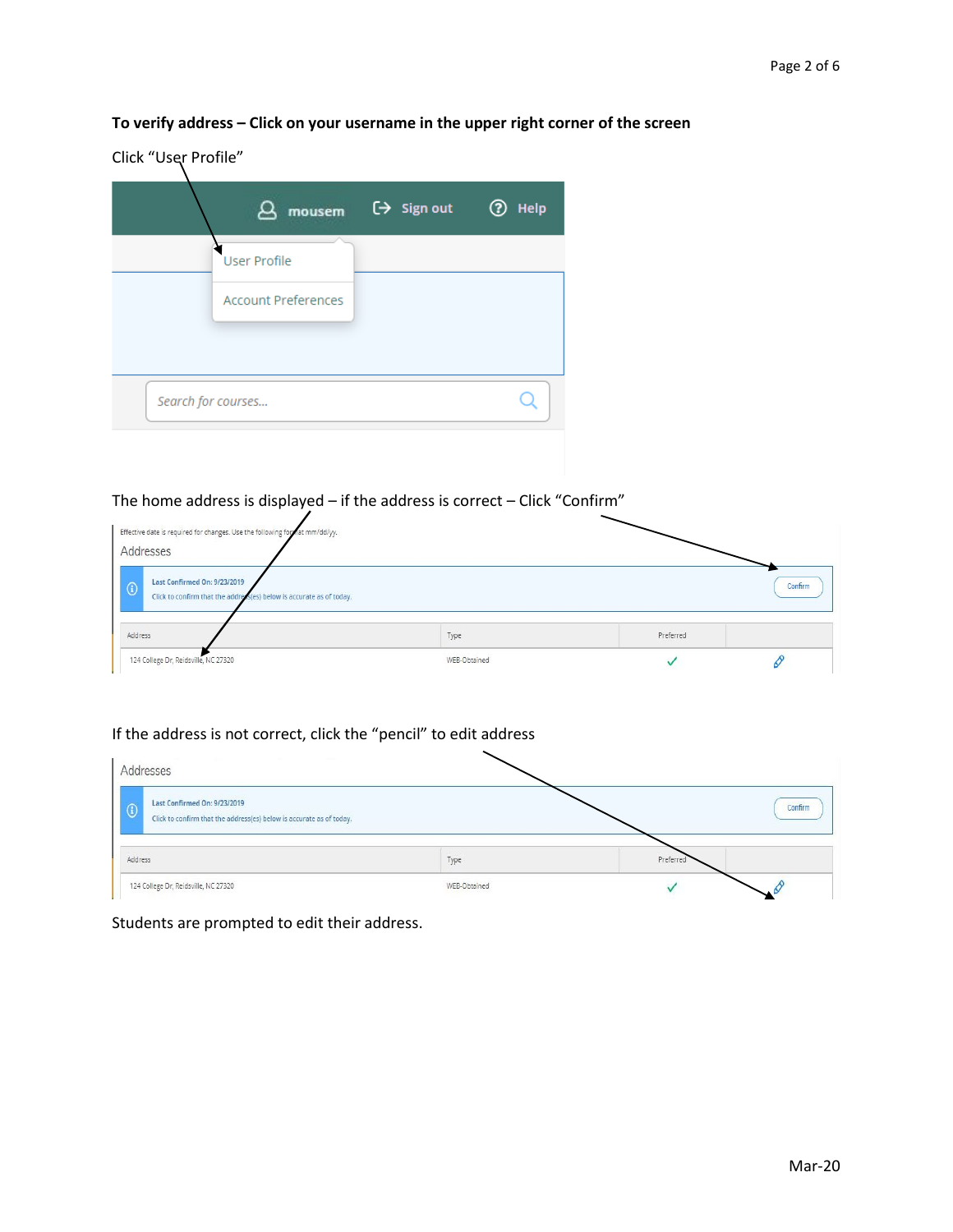Enter your current information in the required fields (Address Line, City, State, and Zip Code).

| <b>Enter Address Details</b>                                                                                    |                       | ×                 |
|-----------------------------------------------------------------------------------------------------------------|-----------------------|-------------------|
| Outside US/Canada                                                                                               |                       |                   |
| Address Line 1 *                                                                                                |                       |                   |
| 124 College Dr                                                                                                  |                       |                   |
| Address Line 2                                                                                                  |                       |                   |
| Address Line 2                                                                                                  |                       |                   |
| City *                                                                                                          |                       |                   |
| Reidsville                                                                                                      |                       |                   |
| State/Province *                                                                                                |                       |                   |
| North Carolina                                                                                                  |                       | ۳                 |
| ZIP/Postal Code *                                                                                               |                       |                   |
| 27320                                                                                                           |                       |                   |
| Type                                                                                                            |                       |                   |
| Cancel                                                                                                          | <b>Update Address</b> |                   |
| Click "Update Address"                                                                                          |                       |                   |
| Click "Confirm"                                                                                                 |                       |                   |
| Addresses                                                                                                       |                       |                   |
| Last Confirmed On: 9/23/2019<br>$\odot$<br>Click to confirm that the address(es) below is accurate as of today. |                       | Confirm           |
| Address                                                                                                         | Type                  | Preferred         |
| 124 College Dr, Reidsville, NC 27320                                                                            | WEB-Obtained          | 0<br>$\checkmark$ |

**NOTE: Address changes are not updated immediately; students will see their new address reflected within one to two business days. This delay in updating does not prevent a student from registering.**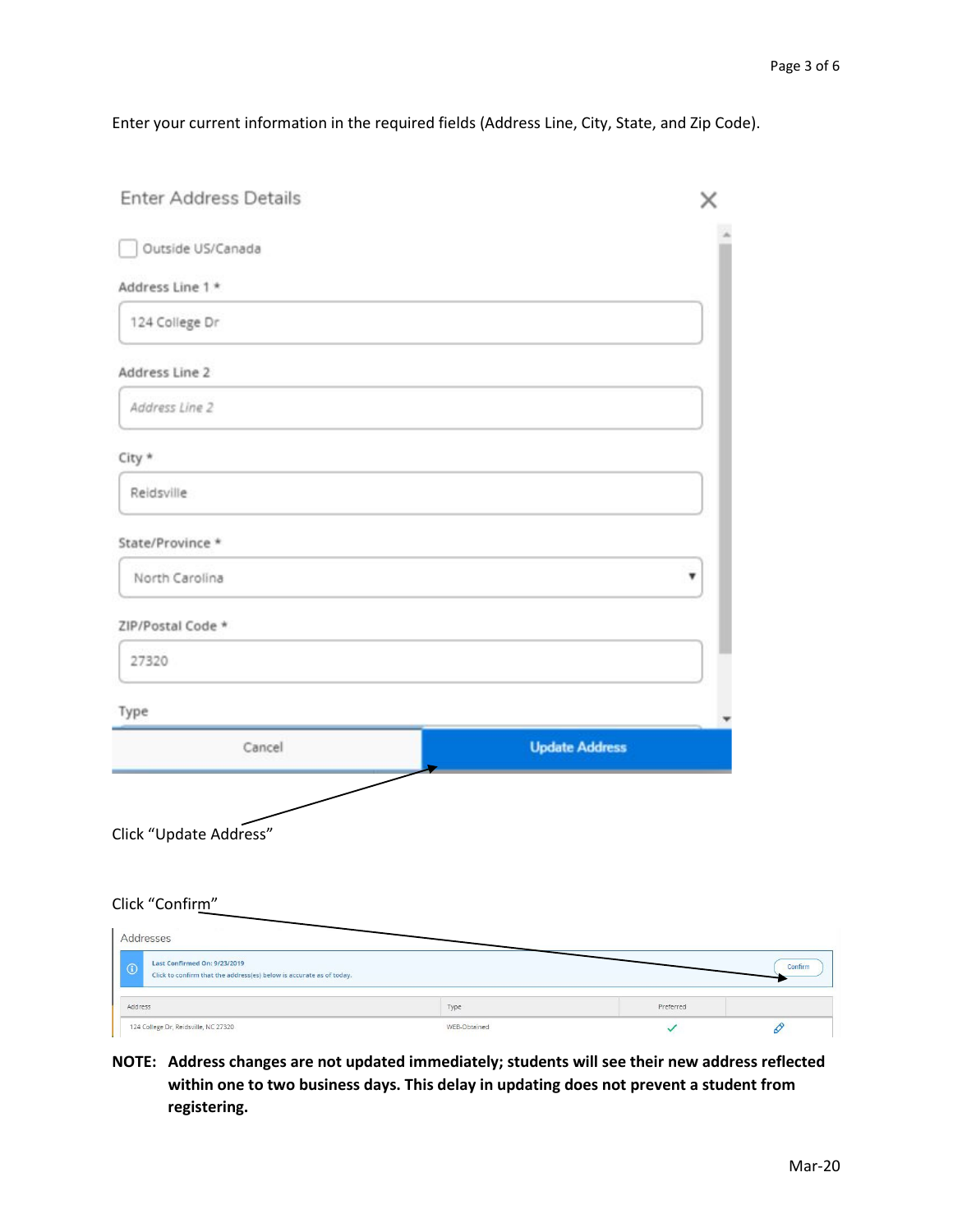## **To verify telephone number – Click on your username in the upper right corner of the screen**

| Click "User Profile" |                            |                                     |             |
|----------------------|----------------------------|-------------------------------------|-------------|
|                      | mousem                     | $\overline{(\rightarrow)}$ Sign out | <b>Help</b> |
|                      | <b>User Profile</b>        |                                     |             |
|                      | <b>Account Preferences</b> |                                     |             |
|                      |                            |                                     |             |
| Search for courses   |                            |                                     |             |

Telephone number information is displayed – if the telephone number is correct – Click "Confirm"



If the telephone number is not correct, click the "pencil" to edit telephone number

If no telephone number is listed, click "Add New Phone"

| <b>Phone Numbers</b> |                                                                                                   |      |         |  |
|----------------------|---------------------------------------------------------------------------------------------------|------|---------|--|
| $\odot$              | Last Confirmed On: 9/23/2019<br>Click to confirm that the phone(s) below is accurate as of today. |      | Confirm |  |
| + Add New Phone      |                                                                                                   |      |         |  |
|                      | Phone Number                                                                                      | Type |         |  |
|                      |                                                                                                   |      |         |  |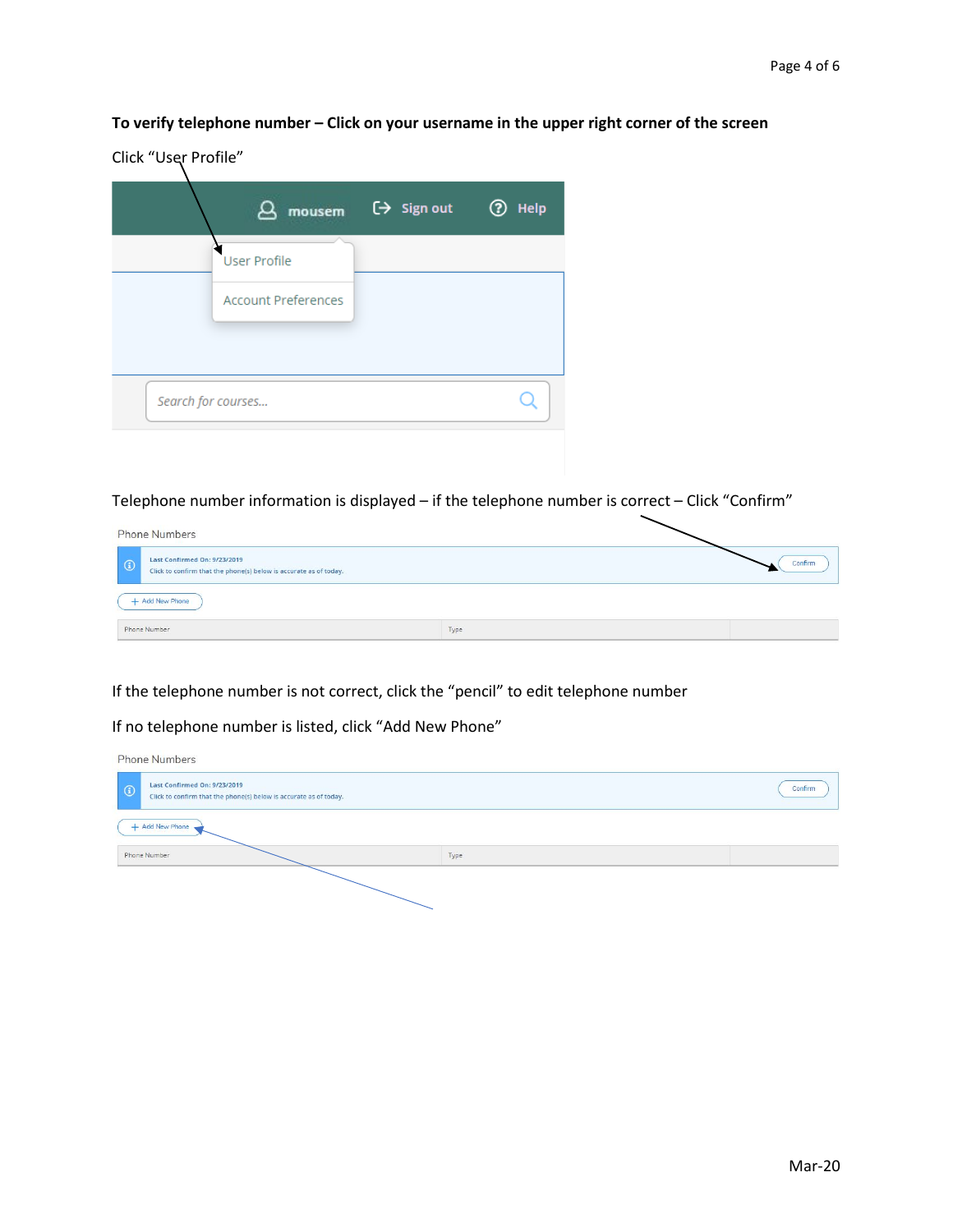Type in telephone number including area code. For example: 3363424261 (no dashes or parentheses) Select the Type

| <b>Enter Phone Details</b> |                  |   |
|----------------------------|------------------|---|
| Phone Number *             |                  |   |
| Phone Number               |                  |   |
| Extension                  |                  |   |
| Extension                  |                  |   |
| Type                       |                  |   |
| Home                       |                  | ▼ |
| Cancel                     | <b>Add Phone</b> |   |
| Click "Add Phone"          |                  |   |
| Click "Confirm"            |                  |   |

You have successfully updated/verified your address and telephone number.

**NOTE: Phone number changes are not updated immediately; students will see their new phone number reflected within one to two business days. This delay in updating does not prevent a student from registering.**